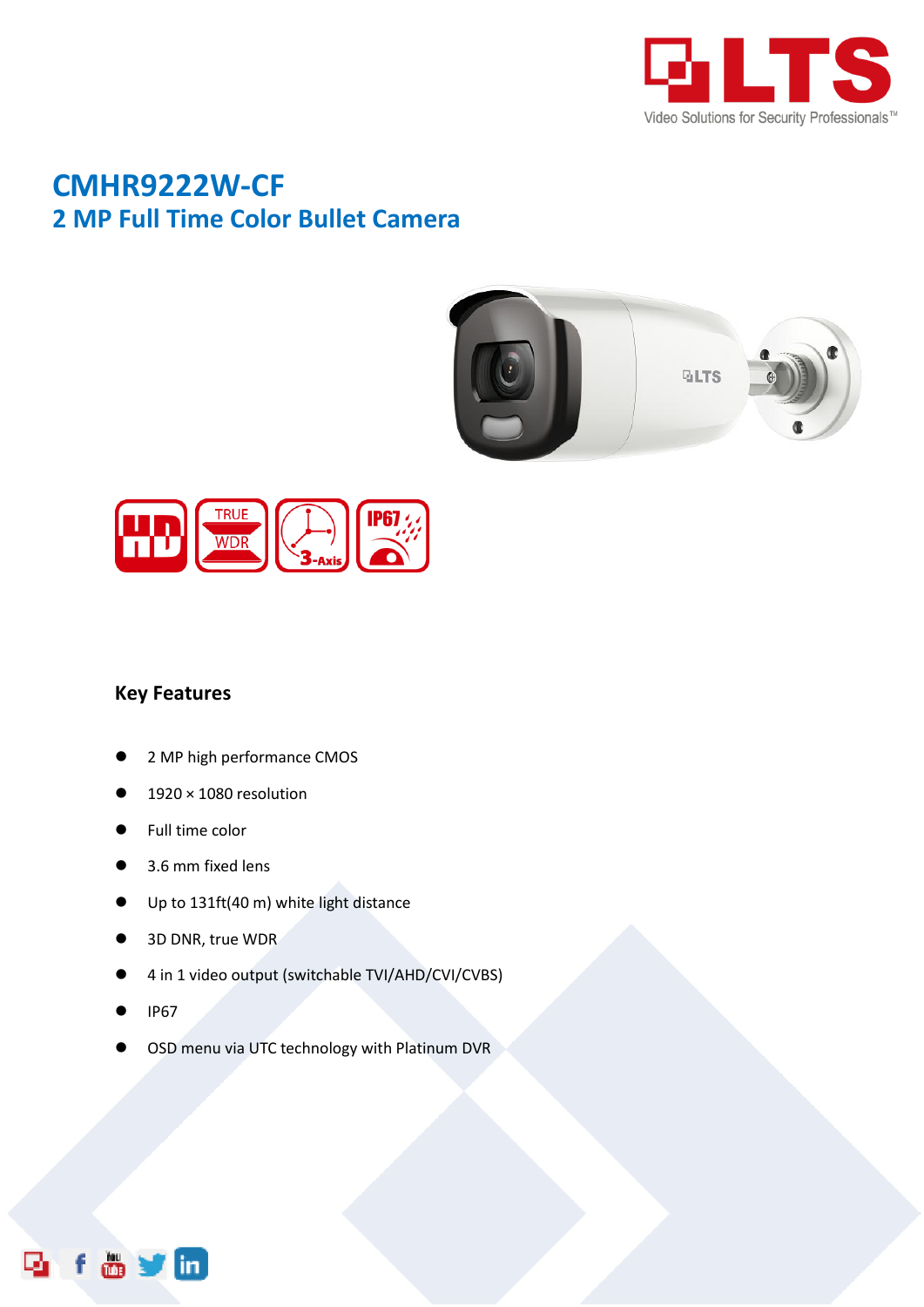

## **Specifications**

| Camera                              |                                                                              |
|-------------------------------------|------------------------------------------------------------------------------|
| Image Sensor                        | 2 MP CMOS image sensor                                                       |
| Resolution                          | 1920 (H) × 1080 (V)                                                          |
| Frame Rate                          | PAL: 1080p@25fps<br>NTSC: 1080p@30fps                                        |
| Min. illumination                   | Color: 0.0005 Lux @ (F1.0, AGC ON), 0 Lux with white light                   |
| <b>Shutter Time</b>                 | PAL: 1/25 s to 1/50, 000 s<br>NTSC: 1/30 s to 1/50, 000 s                    |
| Slow Shutter                        | Max. 16x                                                                     |
| Lens                                | 3.6 mm fixed lens                                                            |
| <b>Horizontal Field of View</b>     | 83.6° (3.6 mm)                                                               |
| Lens Mount                          | M16                                                                          |
| Day & Night                         | Color                                                                        |
| Synchronization                     | Internal synchronization                                                     |
| WDR (Wide Dynamic Range)            | 120 dB                                                                       |
| <b>Menu</b>                         |                                                                              |
| <b>AGC</b>                          | Yes                                                                          |
| White Balance                       | Auto/Manual                                                                  |
| <b>BLC (Backlight Compensation)</b> | Yes                                                                          |
| Privacy Mask                        | 4 programmable privacy masks                                                 |
| <b>Motion Detection</b>             | 4 programmable areas                                                         |
| <b>WDR</b>                          | Yes                                                                          |
| <b>Functions</b>                    | Brightness, Sharpness, 3D DNR, Mirror, Smart light                           |
| <b>Interface</b>                    |                                                                              |
| Video Output                        | 1 HD analog output                                                           |
| Switch Button                       | TVI/AHD/CVI/CVBS                                                             |
| <b>General</b>                      |                                                                              |
| <b>Operating Conditions</b>         | -40 °C to 60 °C (-40 °F to 140 °F), humidity: 90% or less (non-condensation) |
| Power Supply                        | 12 VDC ±25%                                                                  |
| Power Consumption                   | Max. 4.2 W                                                                   |
| Protection Level                    | IP67                                                                         |
| Material                            | Front Cover: Metal, Main Body: Plastic, Bracket: Metal                       |
| White Light                         | Up to 131ft(40 m)                                                            |
| Communication                       | Up the coax, TVI output                                                      |
| Dimensions                          | 223.1 mm × 77.1 mm × 82.6 mm (8.78" × 3.04" × 3.25")                         |
| Weight                              | Approx. 436 g (0.96 lb.)                                                     |

**Reform**